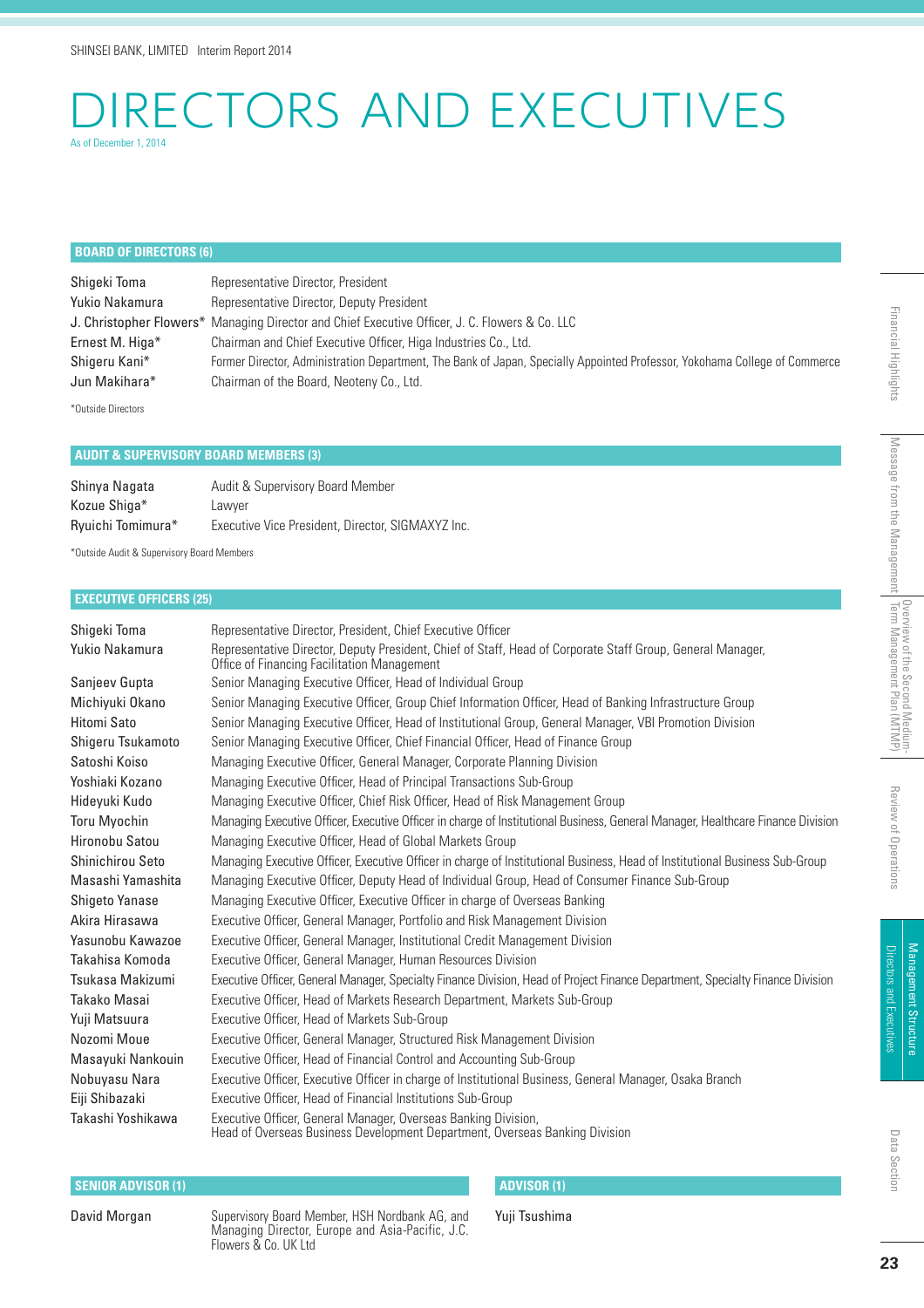### ORGANIZATION As of December 1, 2014

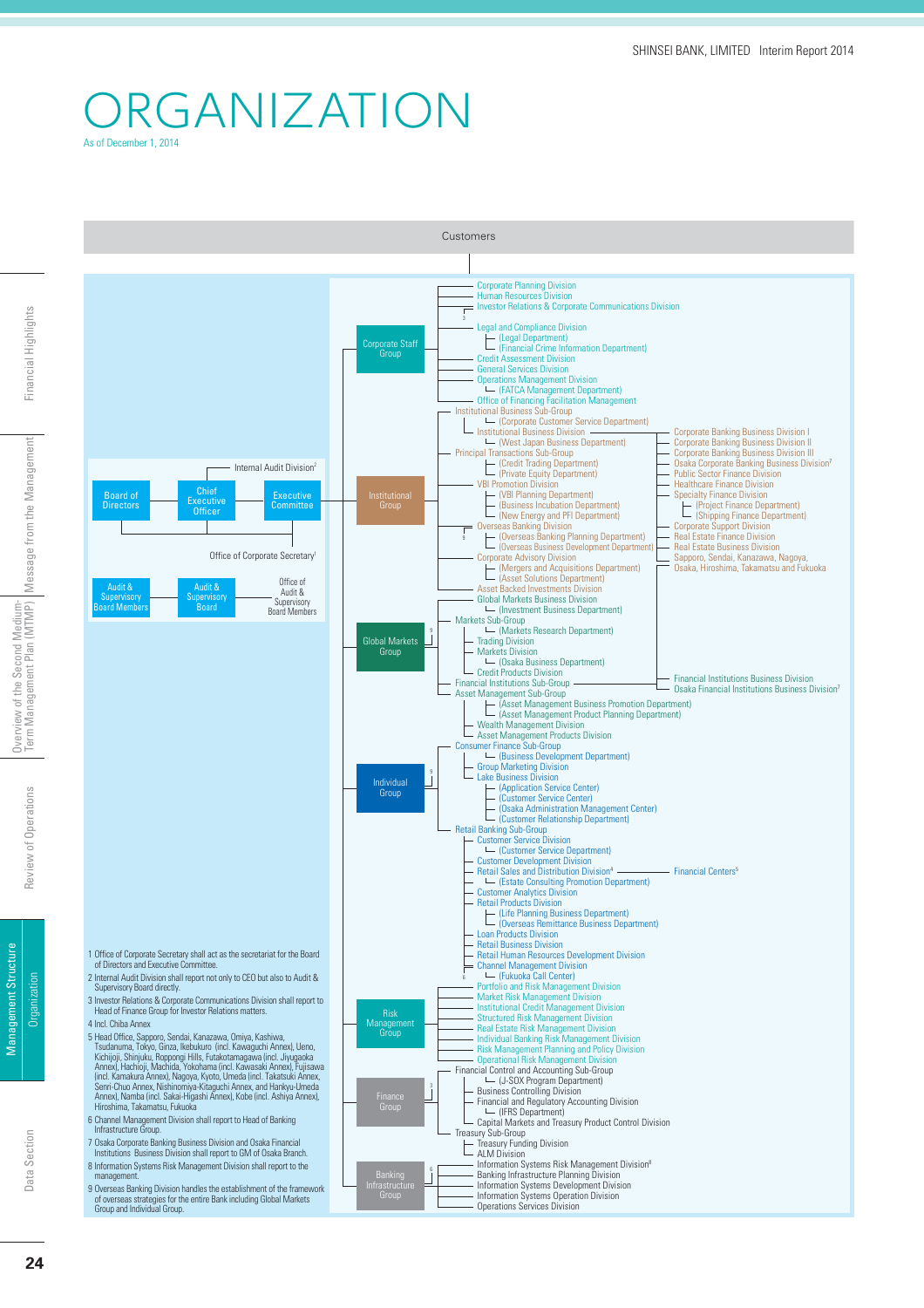# SUMMARY OF MAJOR EVENTS

|                  | 2000 March        | Launched as an innovative Japanese bank under new management and new ownership                                                                                                               |
|------------------|-------------------|----------------------------------------------------------------------------------------------------------------------------------------------------------------------------------------------|
|                  | June              | Changed name from The Long-Term Credit Bank of Japan, Limited (LTCB), to Shinsei Bank, Limited                                                                                               |
| <b>2001 May</b>  |                   | Commenced operations of Shinsei Securities Co., Ltd.                                                                                                                                         |
| 2003 April       |                   | Commenced operations of Shinsei Investment Management Co., Ltd.                                                                                                                              |
|                  | 2004 February     | Listed the Bank's common shares on the First Section of the Tokyo Stock Exchange                                                                                                             |
|                  | April             | Converted the Bank's long-term credit bank charter to an ordinary bank charter                                                                                                               |
|                  | May               | Achieved one million retail accounts                                                                                                                                                         |
|                  |                   | September Acquired a controlling interest in APLUS Co., Ltd.                                                                                                                                 |
|                  | <b>2005</b> March | Acquired a controlling interest in Showa Leasing Co., Ltd.                                                                                                                                   |
|                  | May               | Commenced operations of Shinsei International Limited                                                                                                                                        |
| <b>2006</b> July |                   | Commenced resolution of public funds                                                                                                                                                         |
| 2007 April       |                   | Achieved two million retail accounts                                                                                                                                                         |
|                  | December          | Acquired a controlling interest in SHINKI Co., Ltd.                                                                                                                                          |
|                  | 2008 January      | Reached a mutual agreement with Seven Bank, Ltd. to share sales channels and develop products<br>and services together                                                                       |
|                  | February          | Completed a tender offer bid for the Bank's common shares and a third-party allotment of new common<br>shares of the Bank to the investor group led by J.C. Flowers & Co. LLC and affiliates |
|                  |                   | September Acquired GE Consumer Finance Co., Ltd. (Changed company name to Shinsei Financial Co., Ltd. on<br>April 1, 2009)                                                                   |
| 2009             | January           | Launched Shinsei Step Up Program                                                                                                                                                             |
|                  | <b>March</b>      | Concluded tender offer for the shares of common stock of SHINKI Co., Ltd.                                                                                                                    |
|                  | June              | Opened first Shinsei Consulting Spots                                                                                                                                                        |
|                  |                   | Launched Two Weeks Maturity Deposit                                                                                                                                                          |
| <b>2010</b> June |                   | Moved to a "Company with Board of Statutory Auditors" board model                                                                                                                            |
|                  | November          | Announced business alliance with YES BANK LIMITED in Japan-India cross-border M&A business                                                                                                   |
| 2011             | January           | Commenced operations at new head office (Nihonbashi Muromachi)                                                                                                                               |
|                  | <b>March</b>      | Issued new shares through international common share offering                                                                                                                                |
|                  | September         | Assisted The Daito Bank, Ltd. in arranging its first syndicated loan                                                                                                                         |
|                  | October           | Commenced unsecured personal card loan service under the Lake brand                                                                                                                          |
|                  | 2012 March        | Established VBI Promotion Division in the Institutional Group                                                                                                                                |
|                  | April             | Added "Shinsei APLUS Gold Card" and "Shinsei APLUS Card" to credit card line-up                                                                                                              |
|                  | July              | Established venture fund targeting mobile entertainment companies with gumi Inc.                                                                                                             |
|                  | September         | Balance of PowerSmart Home Mortgages exceeded one trillion yen                                                                                                                               |
|                  | October           | Invested in "Fukushima Growth Industry Development Fund"                                                                                                                                     |
|                  |                   | Issued Fourth Series of Unsecured Callable Subordinated Bonds                                                                                                                                |
|                  | November          | Provided nonrecourse loan for construction of lodgings for post-earthquake reconstruction workers in<br>Miyagi Prefecture                                                                    |